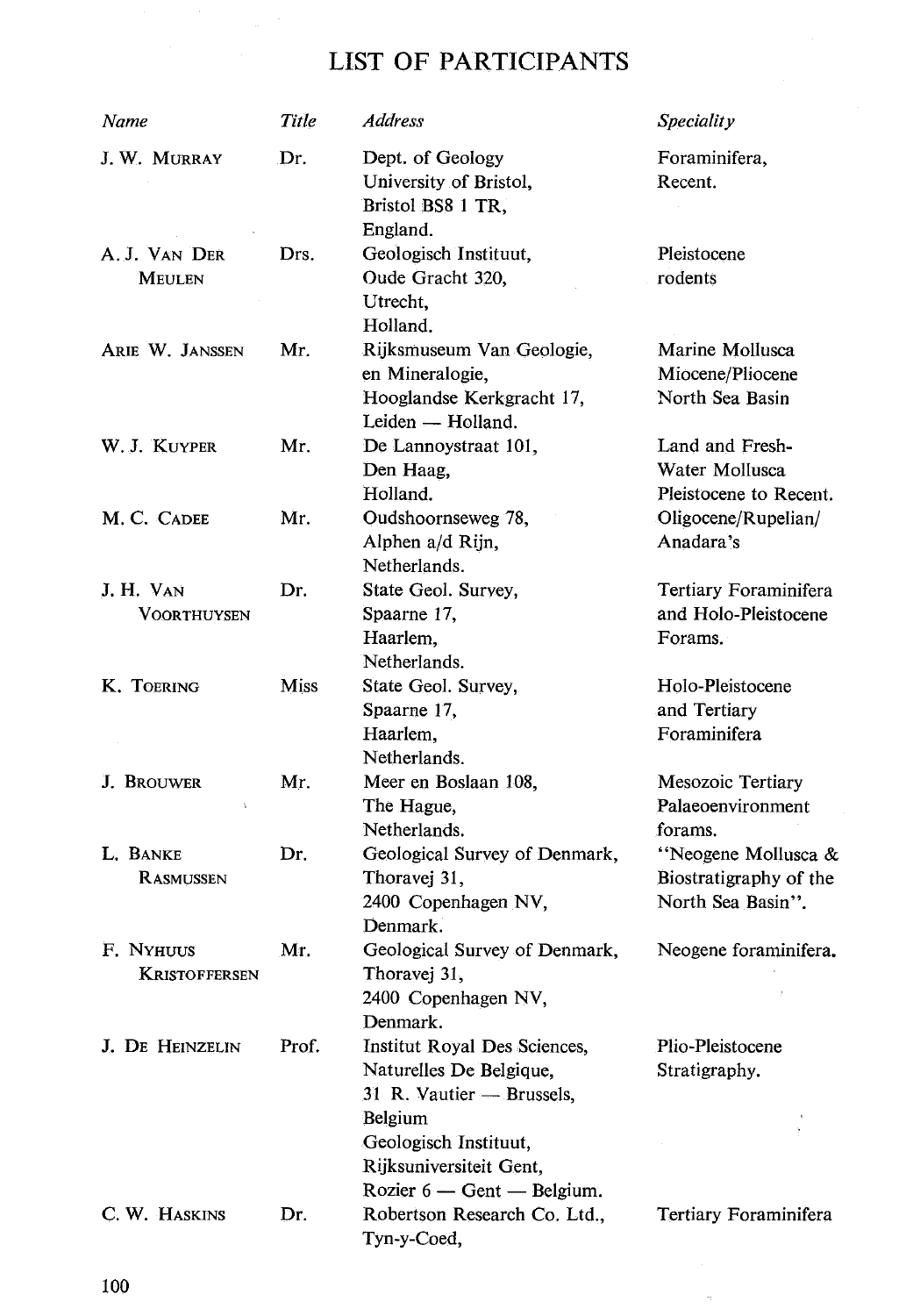|                           |       | Llanrhos.<br>Llandudno,<br>N. Wales.                                                                                                               |                                                                         |
|---------------------------|-------|----------------------------------------------------------------------------------------------------------------------------------------------------|-------------------------------------------------------------------------|
| GRAINGER, P.              |       | Institute of Geological Sciences,<br>Exhibition Road,<br>London, S.W.7.                                                                            |                                                                         |
| P. G. LAGA                | Mr.   | Labo. voor Paleontologie,<br>Geologisch Instituut,<br>St. Michielsstraat 6,<br>$3000 - Leuven,$<br>Belgium.                                        | Plio-Pleistocene<br>Foraminifera of Belgium.                            |
| F. DE MEUTER              | Mr.   | Geologisch Instituut,<br>Afdeling Paleontologie,<br>Sint Michielsstraat 6,<br>$B$ 3000 - Leuven,<br>Belgium.                                       | Miocene Foraminifera of<br>Belgium.                                     |
| M. GULINCK                | Mr.   | Geological Survey of Belgium,<br>13, rue Jenner,<br>Bruxelles,<br>Belgium.                                                                         | General Stratigraphy of<br>Tertiary from Belgium.                       |
| J. P. MARGEREL            | Dr.   | Laboratoire de Géologie,<br>Faculté des Sciences.<br>38, Boulevard Michelet,<br>$44$ — Nantes,<br>France.                                          | Foraminifera Tertiary.                                                  |
| VANHOORNE, R.E.           | Prof. | Rijksuniversitair Centrum,<br>Groenenborgerlaan, 171,<br>Antwerpen,<br>Belgium.                                                                    | Palaeobotany.                                                           |
| FILY, G.                  | Mr.   | Laboratoire de Geologie,<br>Faculté des Sciences,<br>14 Caen,<br>France.                                                                           | Pliocene Quaternary<br>Sedimentology and<br>palynology of<br>Normandie. |
| ANDERSON,<br>Hans-Joachim | Dr.   | Lehrstuhl für Paläontologie,<br>Geologisch Paläontologisches Inst.<br>der Philipps Universitat,<br>D. 3550/Marburg/Lahn,<br>Deutschhausstrasse 10. | General Stratigraphy<br>of the Tertiaries.<br>Molluscs.                 |
| <b>REIN, ULRICH</b>       | Dr.   | Geologisches Landesamt<br>Nordrhein-Westfalen,<br>195, de Greiffstr,<br>D 415 Krefeld.                                                             | Pleistocene and<br>Neogene Stratigraphy<br>Sp. Palynology               |
| SPAINK, G.                | Mr.   | Geologische Dienst,<br>Spaarne 17,<br>Haarlem,<br>Netherlands.                                                                                     | Neogene Molluscs                                                        |
| CAMBRIDGE, P. G.          | Mr.   | 258 Bluebell Road,<br>Norwich,<br><b>NOR 66F.</b><br>England.                                                                                      | Plio-Pleistocene<br>North Sea.                                          |